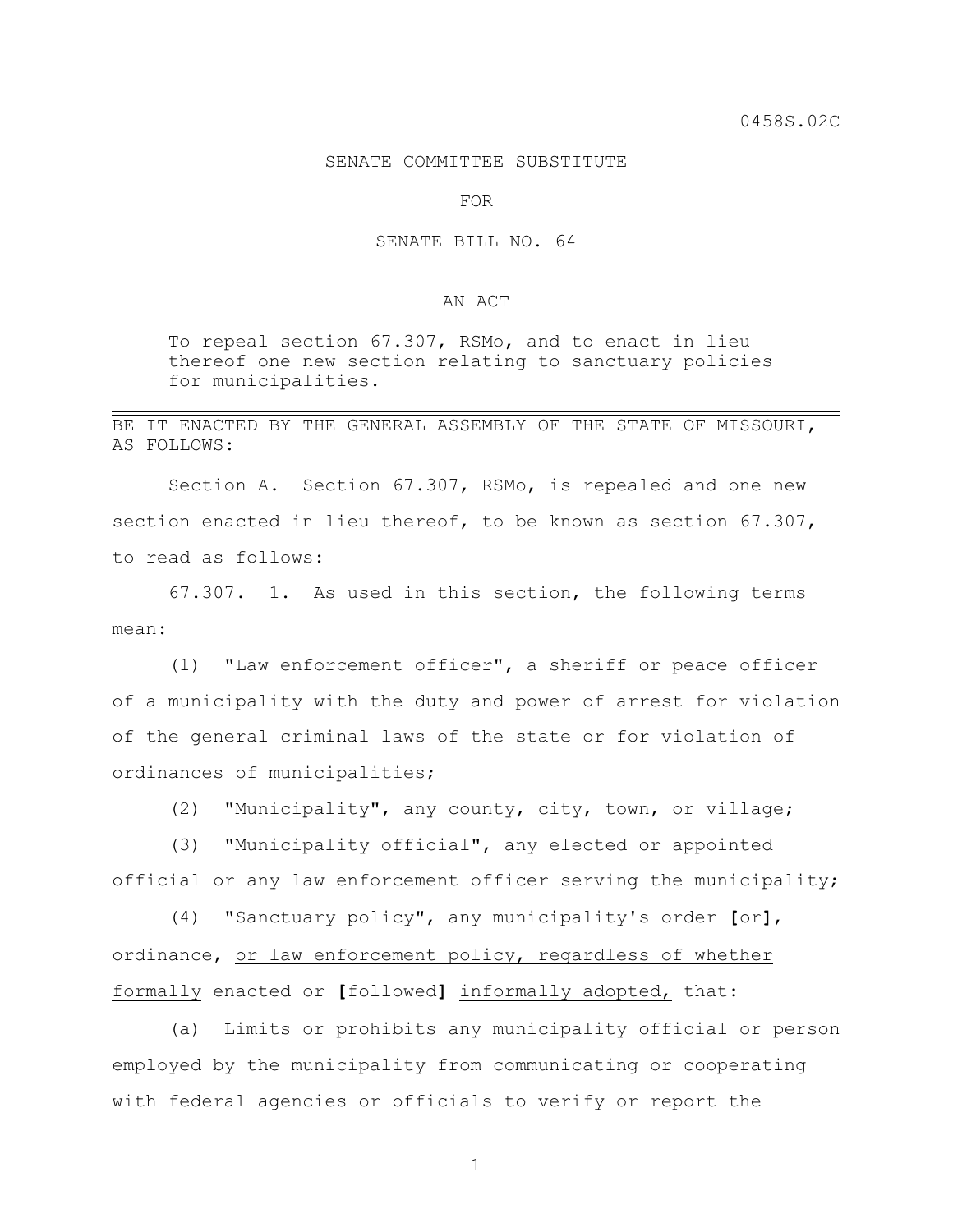immigration status of any alien within such municipality; **[**or**]**

(b) Grants to illegal aliens the right to lawful presence or status within the municipality in violation of federal law;

(c) Violates 8 U.S.C. Section 1373 in any way;

(d) Restricts in any way, or imposes any conditions upon, the municipality's cooperation or compliance with detainers or other requests from United States Immigration and Customs Enforcement to maintain custody of any alien or to transfer any alien to the custody of United States Immigration and Customs Enforcement; or

(e) Prevents the municipality's law enforcement officers from asking any individual his or her citizenship or immigration status.

2. No **[**municipality**]** political subdivision of this state shall enact or adopt any sanctuary policy. Any **[**municipality**]** political subdivision of this state that enacts or adopts a sanctuary policy shall be ineligible for any moneys provided through grants administered by any state agency or department until the sanctuary policy is repealed or is no longer in effect. Upon the complaint of any state resident regarding a specific government entity, agency, or political subdivision of this state or prior to the provision of funds or awarding of any grants to a government entity, agency, or political subdivision of this state, any member of the general assembly may request that the attorney general of the state of Missouri issue an opinion stating whether the government entity, agency, or political subdivision has current policies in contravention of this section.

2